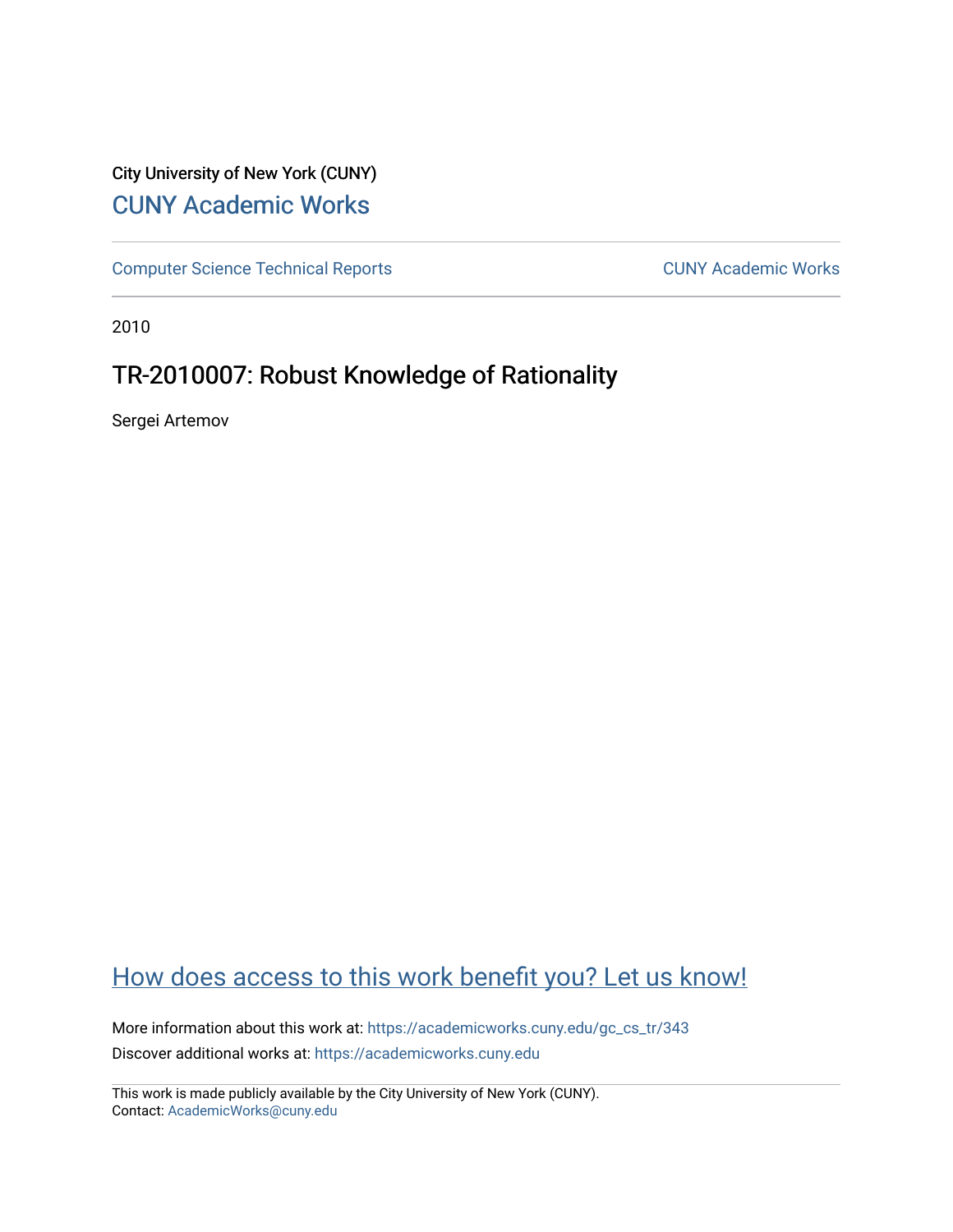# Robust Knowledge of Rationality

Sergei Artemov<sup>∗</sup> The CUNY Graduate Center 365 Fifth Avenue, 4319 New York City, NY 10016, USA sartemov@gc.cuny.edu

July 26, 2010

#### Abstract

Stalnaker provided an example of a perfect information game in which common knowledge of rationality does not yield backward induction. However, in his example, knowledge is treated as defeasible: players forfeit their knowledge of rationality at some vertices. This is not how 'knowledge' is understood in epistemology where, unlike belief, it is not subject to revision. In this respect, the Stalnaker example is a fit for 'rationality and common belief of rationality' rather than 'common knowledge of rationality.' In order to represent *knowledge* in the belief revision setting we introduce the notion of 'robust knowledge' which is maintained whenever possible during belief revision. We show that robust knowledge of Stalnaker rationality in games of perfect information yields backward induction.

### 1 Introduction

Stalnaker's approach to games of perfect information (PI games) introduces belief revision into players' reasoning ([8]). The paradigmatic example is given by the common interest game in Figure 1. In Aumann's setting ([1]), given common knowledge of rationality, players play the backward induction solution (aaa), i.e., across at all three nodes. Stalnaker's approach claims that the solution  $(dda)$ , i.e., *down* at  $v_1$ , *down* at  $v_2$ , and *across* at  $v_3$  can be regarded as rational under 'the same' assumption of common knowledge of rationality.

Stalnaker's reasoning proceeds as follows. Consider the variant of the game in which (dda) is common knowledge. Then it is common knowledge that both players are rational, but the only solution, (dda), is not the backward induction solution.

<sup>∗</sup>This work is supported by the National Science Foundation under Grant No. 0830450.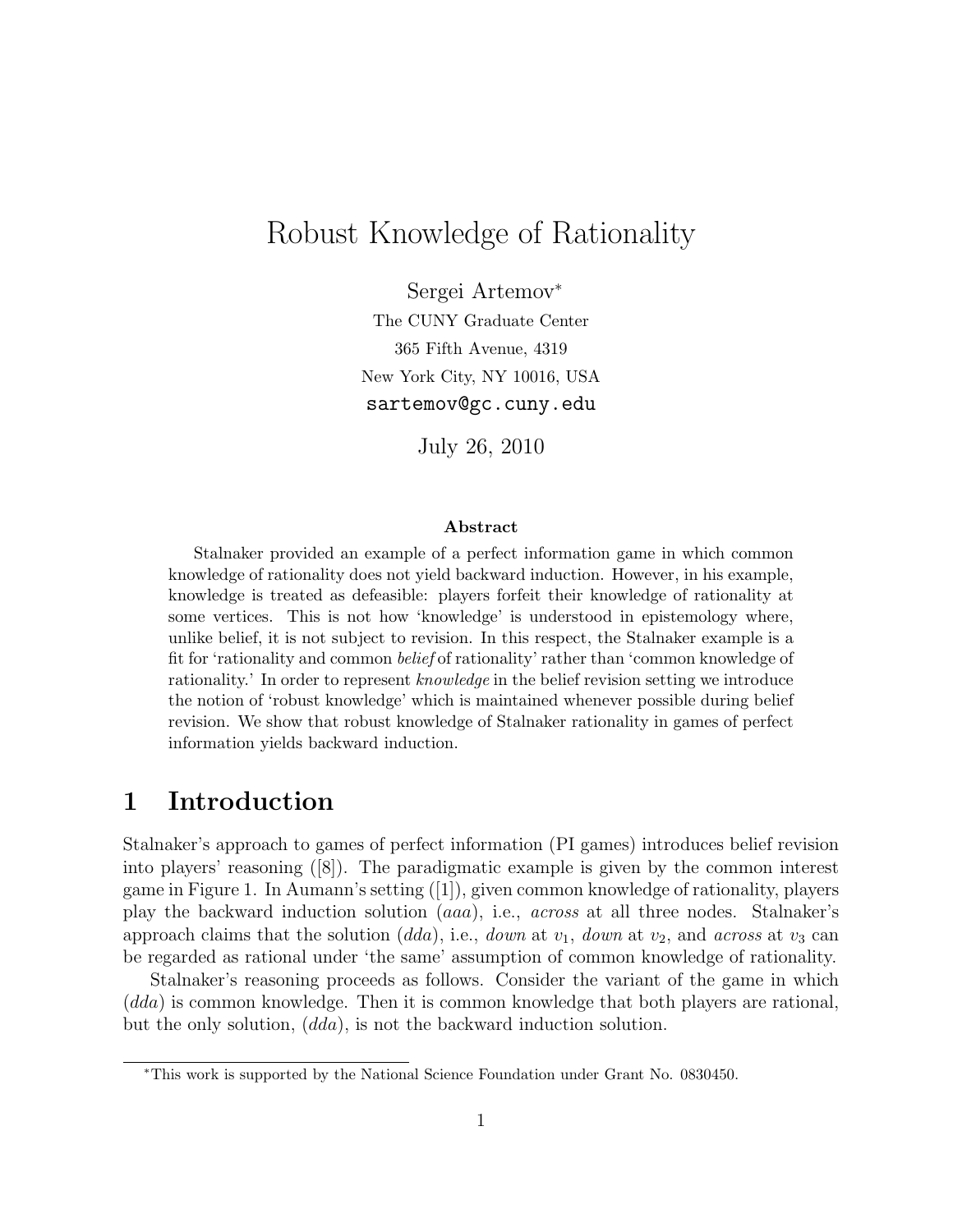| Ann            | Bob<br>$\boldsymbol{a}$ | Ann<br>$\boldsymbol{a}$<br>$\boldsymbol{a}$ | (3, 3) |
|----------------|-------------------------|---------------------------------------------|--------|
| $v_1$          | $v_2$                   | $v_3$                                       |        |
| $\overline{d}$ | $\boldsymbol{d}$        | d                                           |        |
|                |                         |                                             |        |
| (2, 2)         | (1,1)                   | (0,0)                                       |        |

Figure 1: Stalnaker's game

It suffices to check that both players are rational in  $(dda)$ ; this would yield the common knowledge of rationality since  $(dda)$  is common knowledge.

- Ann is rational at  $v_3$  according to the game tree.
- Bob is rational at  $v_2$  since if Ann were to play across (an obviously irrational move by Ann given her knowledge that Bob is playing down), then Bob revises his initial belief of Ann's rationality and no longer assumes that Ann will play *across* at  $v_3$ . Under these circumstances, playing *down* at  $v_2$  is not irrational for Bob.
- Ann is rational at  $v_1$  since she knows that Bob is playing *down*.

In this proof, the heart of the matter is how Bob would react to being surprised by Ann's (irrational) move *across* at  $v_1$ . There are various possibilities:

- 1. Bob revises some of his beliefs, including his belief in Ann's rationality for the remainder of the game;
- 2. Bob revises some of his beliefs, but not his belief in Ann's rationality for the remainder of the game.

Stalnaker describes what happens when the first possibility is allowed, which makes good sense. This case was cast in a formal logical framework in [4].

We offer a general logical treatment of the second case. In the context of the 'knowledge of rationality,' it leads to the backward induction solution,  $BI$ , in all PI games.<sup>1</sup> Our goal is not to defend or attack BI, but to formulate the underlying issues fully and formally.

How is our approach different from Aumann's? Aumann obtains BI, but not via this route. In his treatment, there is no explicit belief revision. In contrast, we allow belief revision, but knowledge of (Stalnaker) rationality for the remainder of the game is maintained.

<sup>&</sup>lt;sup>1</sup>Stalnaker in [8] also indicates that in case 2, the game in Figure 1 will end in the backward induction solution, BI. While discussing general notions of "robust belief in rationality" and "rationalization principle" which correspond to case 2, Stalknaker points out that they lead to a potentially infinite tower of belief revision priorities which quickly loses intuitive plausibility.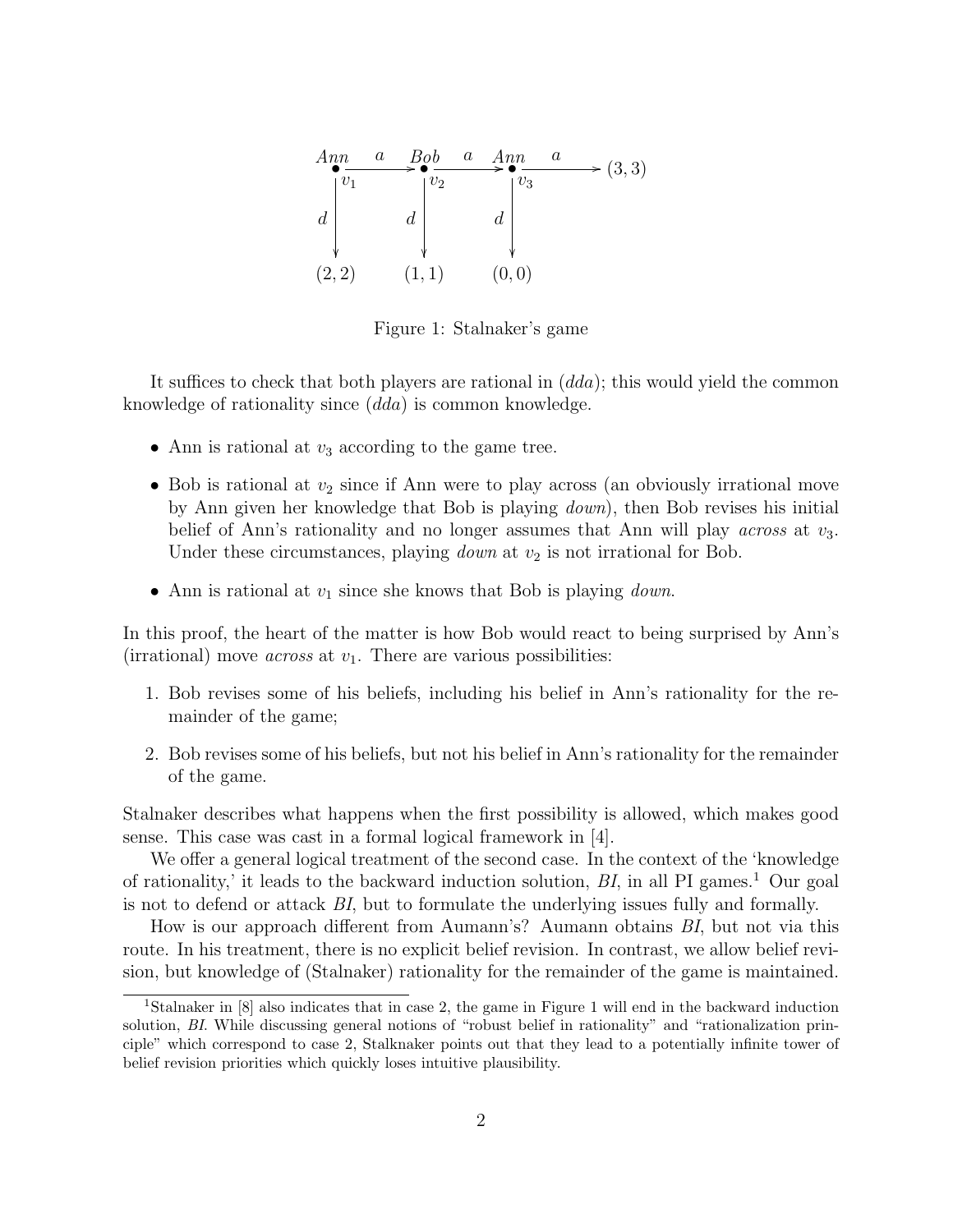There is a principal point at which our approach differs from that of Stalnaker. Stalnaker's basic epistemic assumptions concern belief rather than knowledge: while assuming 'knowledge of rationality,' Stalnaker's players treat knowledge as defeasible whereas since Descartes, epistemology has usually attributed to knowledge a certain degree of nondefeasibility (infallibility, reliability, truth-tracking, necessity, etc., cf. [5, 6, 7, 9]). What is known is true in a robust way and is not subject to revision. Defeasibility, openness to revision, is a property of belief (hence 'belief revision') rather than of knowledge. The standard game-theoretical assumption

common knowledge of players' rationality (1)

does not suggest the possibility of revising the rules of the game, payoffs, or rationality assumptions. Belief revision's approach to PI games is a fit for the assumption

$$
plays' rationality and common belief of players' rationality,
$$
\n
$$
(2)
$$

which is itself a fascinating subject that is not, however, identical to studying games with assumption (1). Note that (2) has been formalized in the belief-based literature in various ways (cf.  $[2, 3]$ ) and these also allow solution  $(dda)$  for the game in Figure 1.

#### 2 Models of rationality and belief revision

Let us recap basic terminology  $([1, 4])$ . An extensive game consists of the following components.

1. A finite set  $N = \{1, 2, \ldots, n\}$  of players.

2. A finite rooted tree  $H$ . Each node has a unique path from the root called the history of this node. The leaves of the game tree are called terminal nodes, or outcomes. The set of all terminal nodes is called Z.

3. A player function P that assigns a player (who makes a move) to each nonterminal node.

4. For each player, a payoff function defined on Z.

The root node is the starting point of the game. At any node  $v \in (N \setminus Z)$ , player  $P(v)$ chooses one of the successor nodes (move).

An **Aumann model** is a tuple  $\mathcal{M} = (\Omega, \mathcal{K}_1, \dots, \mathcal{K}_n, \mathbf{s})$ , where  $\Omega$  is a set of "epistemic states" of the world,  $\mathcal{K}_1, \ldots, \mathcal{K}_n$  are knowledge partitions of  $\Omega$  corresponding to players  $1, 2, \ldots, n$ , and s is a mapping from  $\Omega$  to the set of all strategy profiles: for a state  $\omega$ ,

$$
\mathbf{s}(\omega)=(s_1,\ldots,s_n).
$$

We write  $s_i(\omega)$  for i's component of the strategy profile  $s(\omega)$ , i.e.,  $s_i$ . Also, let  $(s_{-i}, s^i)$  be the strategy profile obtained from s by replacing  $s_i$  by  $s^i$ ,  $h_i^v(s)$  be i's conditional payoff if strategy profile s is followed starting at v, and  $\mathcal{K}_i(\omega)$  be the cell in  $\mathcal{K}_i$  that includes  $\omega$ .

The definition of rationality is formalized as follows.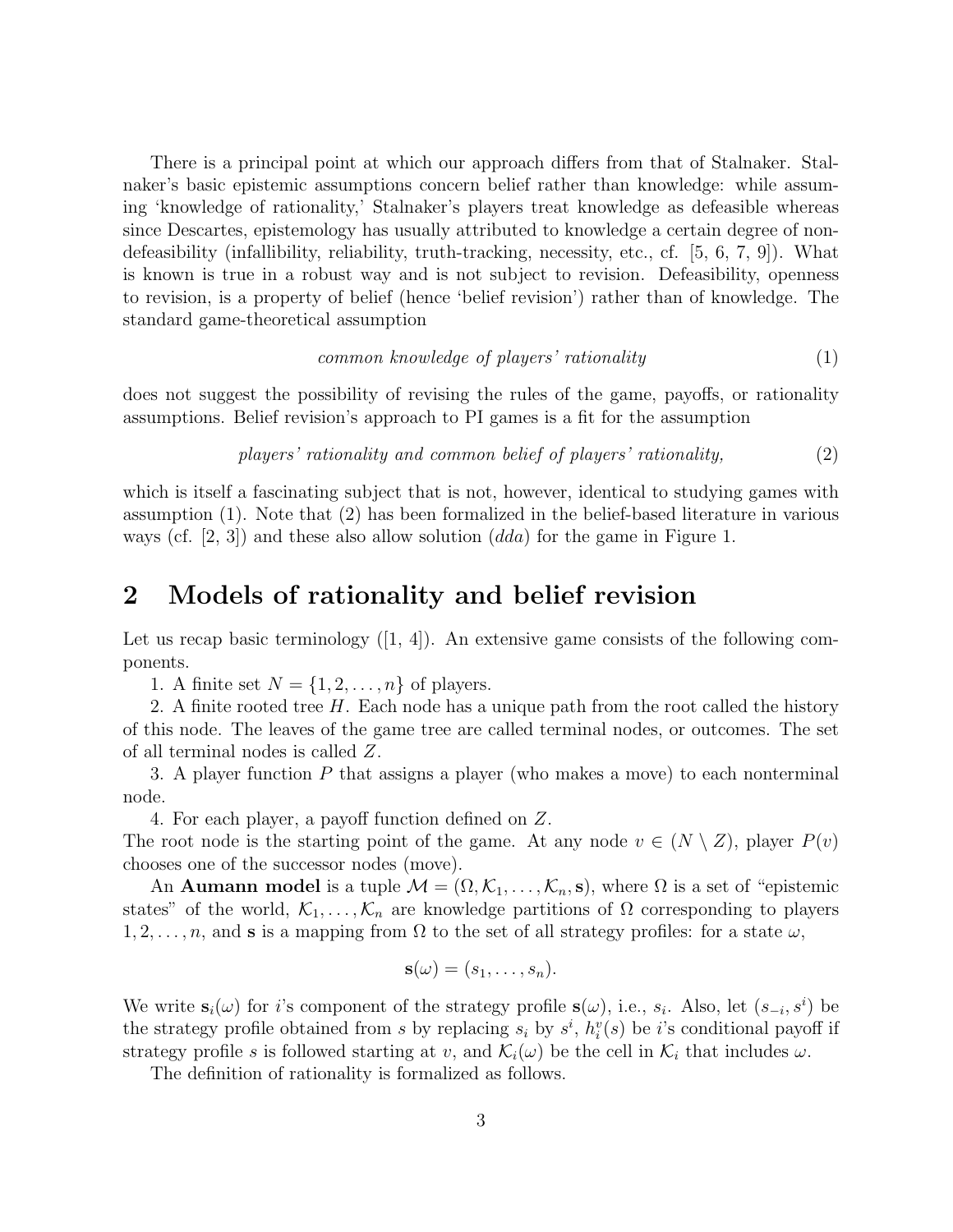**Definition 1** Player i is **rational** at vertex v in state  $\omega$  if, for all strategies  $s^i$ ,

$$
h_i^v(\mathbf{s}(\omega')) \geq h_i^v(\mathbf{s}_{-i}(\omega'), s^i)
$$

for some  $\omega' \in \mathcal{K}_i(\omega)$ . Player i is rational in state  $\omega$  if i is rational at any node in  $\omega$ .

Extended models formalize Stalnaker's representation of counterfactuals via the selection function "the closest world where a given vertex is reached." In a formal setting, the extended model is a tuple

$$
\mathcal{M} = (\Omega, \mathcal{K}_1, \dots, \mathcal{K}_n, \mathbf{s}, f)
$$

where  $(\Omega, \mathcal{K}_1, \ldots, \mathcal{K}_n, s)$  is an Aumann model and a selection function f maps pairs of states and vertices to states. The intended reading of  $f(\omega, v) = \omega'$  is

 $\omega'$  is the closest state to  $\omega$  in which vertex v is reached.

It is assumed that  $f$  satisfies the following conditions:

F1. Vertex v is reached in  $f(\omega, v)$ .

F2. If v is reached in  $\omega$ , then  $f(\omega, v) = \omega$ .

F3.  $s(f(\omega, v))$  and  $s(\omega)$  agree on the subtree of the game tree at and below v.

**Definition 2** ([4]) Player i is Stalnaker-rational in state  $\omega$  at vertex v if i is rational at vertex v in  $f(\omega, v)$ . Player i is Stalnaker-rational in state  $\omega$  if i is Stalnaker-rational at any of its vertices in  $\omega$ .

#### 3 Common knowledge is too weak for belief revision

The principal reservation<sup>2</sup> concerning extended models is that common knowledge of Stalnaker rationality is defeasible. It can be immediately observed that Stalnaker rationality spills over epistemic reachability – state  $f(\omega, v)$  can be unreachable from  $\omega$  – which is an indication that reachability-based common knowledge may be not adequate.

Consider, for example, the game in Figure 1. Following  $[4]$ , we introduce<sup>3</sup> the following strategy profiles:

•  $s^1$  is the strategy profile (dda), i.e., Ann plays down at  $v_1$ , Bob plays down at  $v_2$ , and Ann plays *across* at  $v_3$ ;

<sup>&</sup>lt;sup>2</sup>There is also the technical issue that the principle 'players are aware of their own rationality,' which is usually adopted as a property of rationality, can be violated in extended models.

<sup>3</sup> in slightly different notation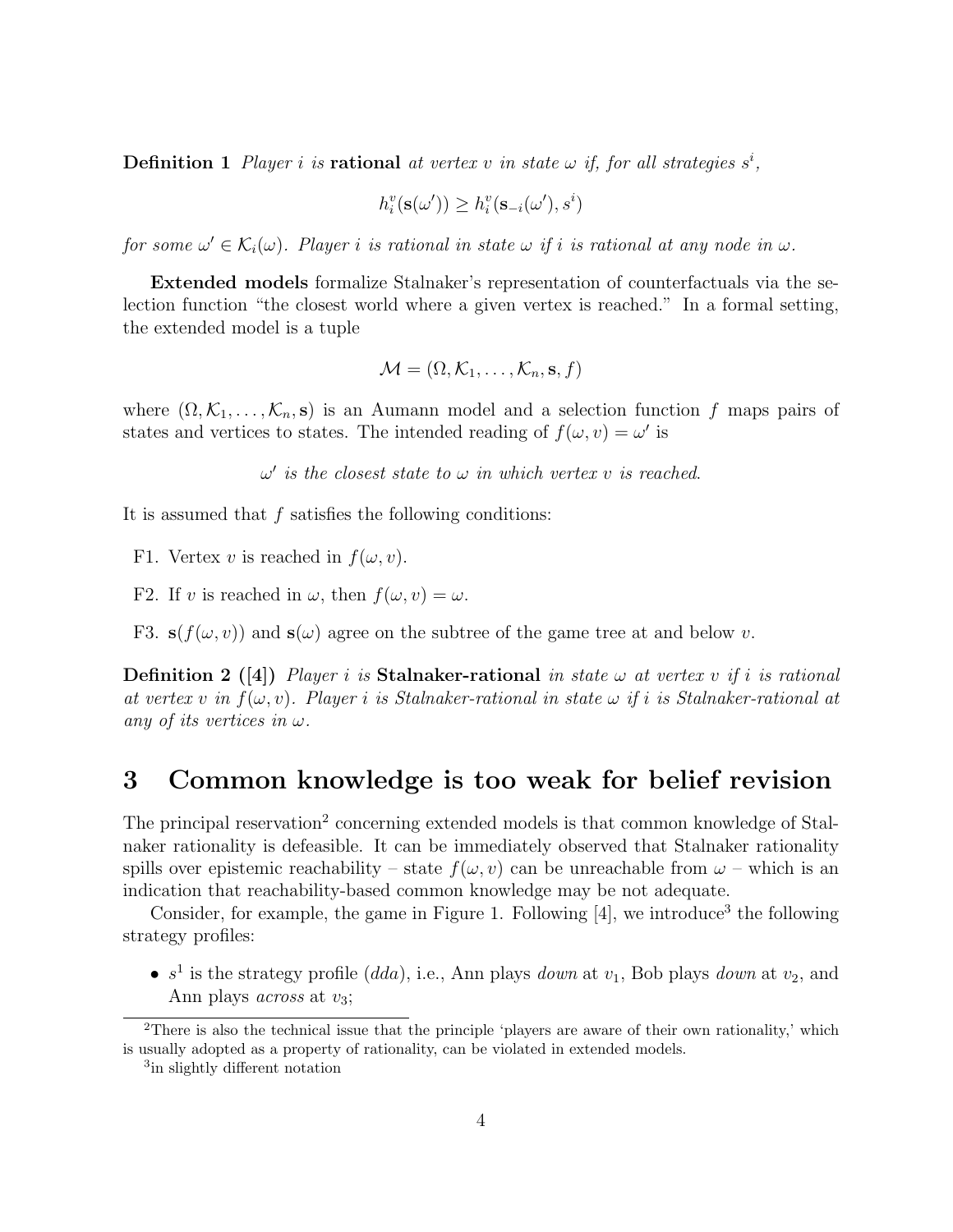- $s^2$  is the strategy profile  $(ada)$ ;
- $s^3$  is the strategy profile  $(add)$ ;
- $s<sup>4</sup>$  is the strategy profile (*aaa*) (which is the backward induction solution);
- $s^5$  is the strategy profile (aad).

As in [4], consider extended model  $\mathcal{A} = (\Omega, \mathcal{K}_{Ann}, \mathcal{K}_{Bob}, s, f)$  where

- $\Omega = {\omega_1, \omega_2, \omega_3, \omega_4, \omega_5};$
- $\mathcal{K}_{Ann} = {\{\{\omega_1\}, \{\omega_2\}, \{\omega_3\}, \{\omega_4\}, \{\omega_5\}\};$
- $\mathcal{K}_{Rob} = \{\{\omega_1\}, \{\omega_2, \omega_3\}, \{\omega_4\}, \{\omega_5\}\};$
- $s(\omega_j) = s^j$  for  $j = 1-5$ ;
- $f(\omega_1, \nu_2) = \omega_2$ ,  $f(\omega_1, \nu_3) = \omega_4$ ,  $f(\omega_2, \nu_3) = \omega_4$ ,  $f(\omega_3, \nu_3) = \omega_5$ , and  $f(\omega, \nu) = \omega$  in all other situations.

The real epistemic state is assumed to be  $\omega_1$ . The Stalnaker-Halpern argument claims that

Stalnaker rationality is common knowledge in  $\omega_1$ . (3)

Since  $\omega_1$  is not a backward induction solution, (3) implies that in model A, common knowledge of rationality does not yield backward induction. Let us prove (3). Since

$$
\mathcal{K}_{Ann}(\omega_1) = \mathcal{K}_{Bob}(\omega_1) = {\omega_1},
$$

everything that is true in  $\omega_1$  is common knowledge in  $\omega_1$ . Let us check that Stalnaker rationality of both players holds in  $\omega_1$ , in particular that Bob is Stalnaker-rational in  $\omega_1$  at  $v_2$ . Selection function f reduces this question to the claim that Bob is (Aumann-) rational in epistemic state  $\omega_2$  at vertex  $v_2$  which is established by direct application of Definition 1.

The problem is that in state  $\omega_2$  at vertex  $v_2$  Bob cannot know that Ann is Stalnakerrational. Indeed, Ann is not Stalnaker-rational in  $\omega_3$  (since  $f(\omega_3, \nu_3) = \omega_5$  and Ann in not rational in  $\omega_5$  at  $v_3$ ), and  $\omega_3 \in \mathcal{K}_{Bob}(\omega_2)$ . Speaking informally, following selection function  $f(\omega_1, \nu_2) = \omega_2$ , Bob in  $\omega_1$  revises his belief that Ann plays *down* at  $\nu_1$  and considers the case  $\omega_2$  in which Ann plays *across* at  $v_1$ . Accidentally, Bob also forfeits his knowledge of Ann's rationality at  $v_3$ , thus treating this knowledge as a mere belief.

The interpretation of the aforementioned Stalnaker-Halpern result as an example of a PI game with condition (1) of common knowledge of rationality is not entirely convincing: rather, this game corresponds to condition (2) of rationality and common belief of rationality.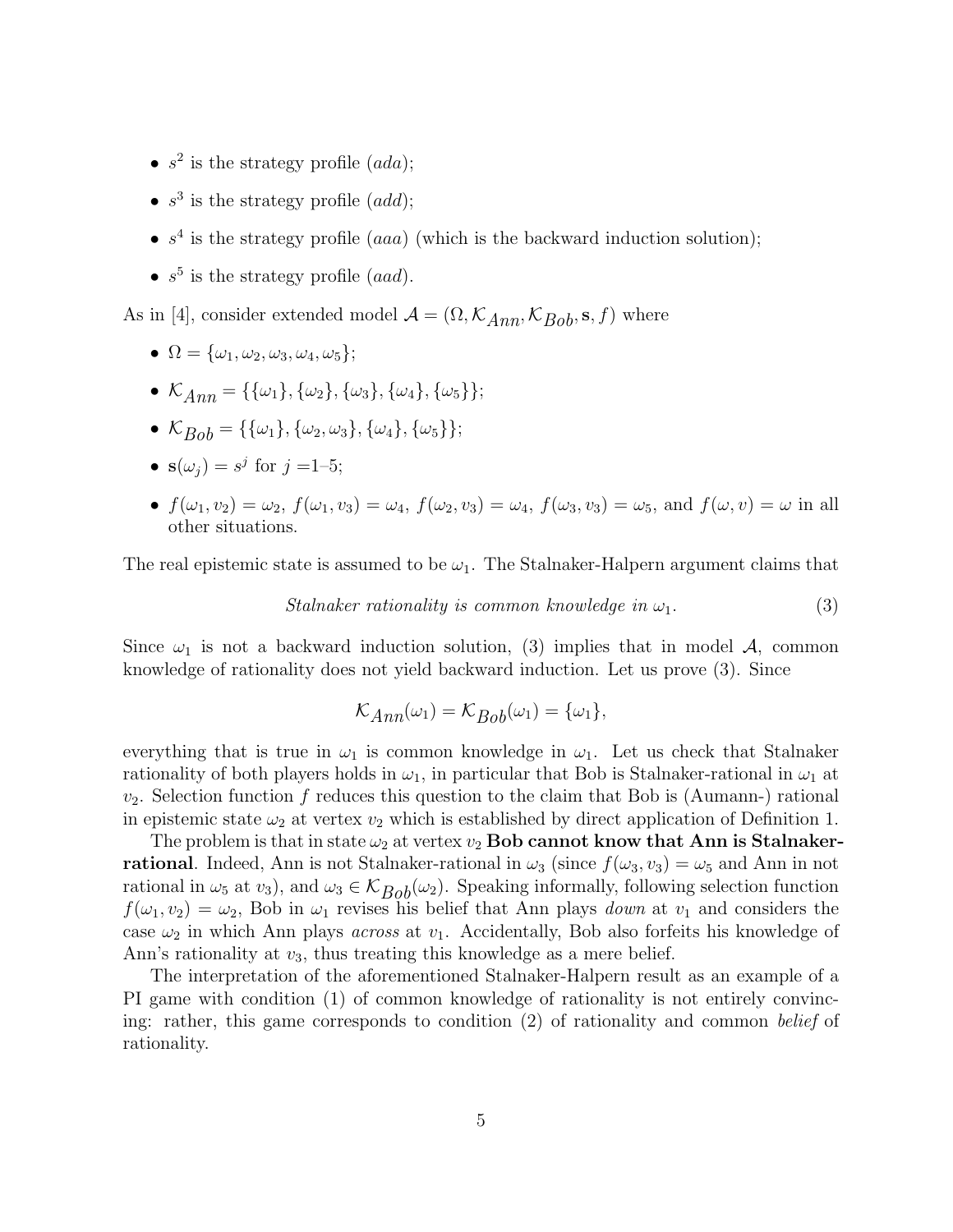#### 4 Robust knowledge of Stalnaker rationality

Common knowledge of rationality (in a given state  $\omega$ ) requires that rationality holds in all reachable states, which turned out to be too weak to represent some nuances of belief revision. In this section, we introduce a notion of *robust knowledge of Stalnaker rationality* in which Stalnaker rationality holds in all relevant situations. This notion captures the essence of belief revision under which knowledge of rationality at a vertex is maintained whenever possible. This can also be considered as a case study which sketches a general framework for different sorts of rationality: (Aumann) rationality is required for some sets X of situations, i.e., pairs *(state,vertex)*, and the choice of X is used to specify the corresponding notion of rationality. In particular,

- 1. knowledge of rationality in state  $\omega: X = \{(\omega, v) \mid v \text{ is a vertex}\}\;$
- 2. common knowledge of rationality in state  $\omega$ :  $X = \{(\omega', v) \mid \omega' \text{ is reachable from } \omega, v \text{ is a vertex}\};$
- 3. Stalnaker rationality in state  $\omega$ :  $X = \{ (f(\omega, v), v) \mid v \text{ is a vertex} \}.$

Given an extended model  $\mathcal{M} = (\Omega, \mathcal{K}_1, \ldots, \mathcal{K}_n, \mathbf{s}, f)$ , a **situation** is a pair  $(\omega, v)$  of a state  $\omega$  and vertex v of the game tree. We define a notion of **relevant situation** which reflects our goal to maintain common knowledge of Stalnaker rationality for the remainder of the game at any depth of the belief revision process. The set of situations relevant in  $(\omega, v)$  is closed under belief revision, epistemic reachability, and advancing to a later moment in the game. Robust knowledge of Stalnaker rationality (Definition 3) is defined then via rationality in any relevant situation.

A situation  $(\omega', v')$  is relevant in  $(\omega, v)$ , if there is a finite sequence of situations

$$
(\omega, v) = (\omega_0, v_0), \ (\omega_1, v_1), \ (\omega_2, v_2), \ \ldots, (\omega_m, v_m) = (\omega', v')
$$

such that for each  $k = 0, \ldots, m - 1$ ,

- 1.  $v_k \preceq v_{k+1}$ , i.e.,  $v_{k+1}$  is a future node with respect to  $v_k$ ;
- 2.  $\omega_{k+1} = f(\widetilde{\omega_k}, v_{k+1})$  for some  $\widetilde{\omega_k}$  reachable from  $\omega_k$ .

It is easy to see that to get from  $(\omega_k, v_k)$  to  $(\omega_{k+1}, v_{k+1})$ , one has to pick a state  $\widetilde{\omega_k}$  reachable from  $\omega_k$  (e.g.,  $\widetilde{\omega_k} = \omega_k$ ) and a future vertex  $v_{k+1}$  (e.g.,  $v_{k+1} = v_k$ ), and advance to the revised state  $f(\widetilde{\omega_k}, v_k)$ . Iteration of this procedure generates all relevant situations.

**Example 1** In model A, the set U of situations relevant in  $(\omega_1, \nu_3)$  is  $U = \{(\omega_4, \nu_3)\}\.$  The set V of situations relevant in  $(\omega_1, \nu_2)$  is  $V = U \cup \{(\omega_2, \nu_2), (\omega_3, \nu_2), (\omega_5, \nu_3)\}\.$  The set W of situations relevant in  $(\omega_1, v_1)$  is  $W = V \cup \{(\omega_1, v_1)\}\.$  Intuitively, Stalnaker rationality in state  $\omega_1$  is determined by (Aumann) rationality in five situations from W.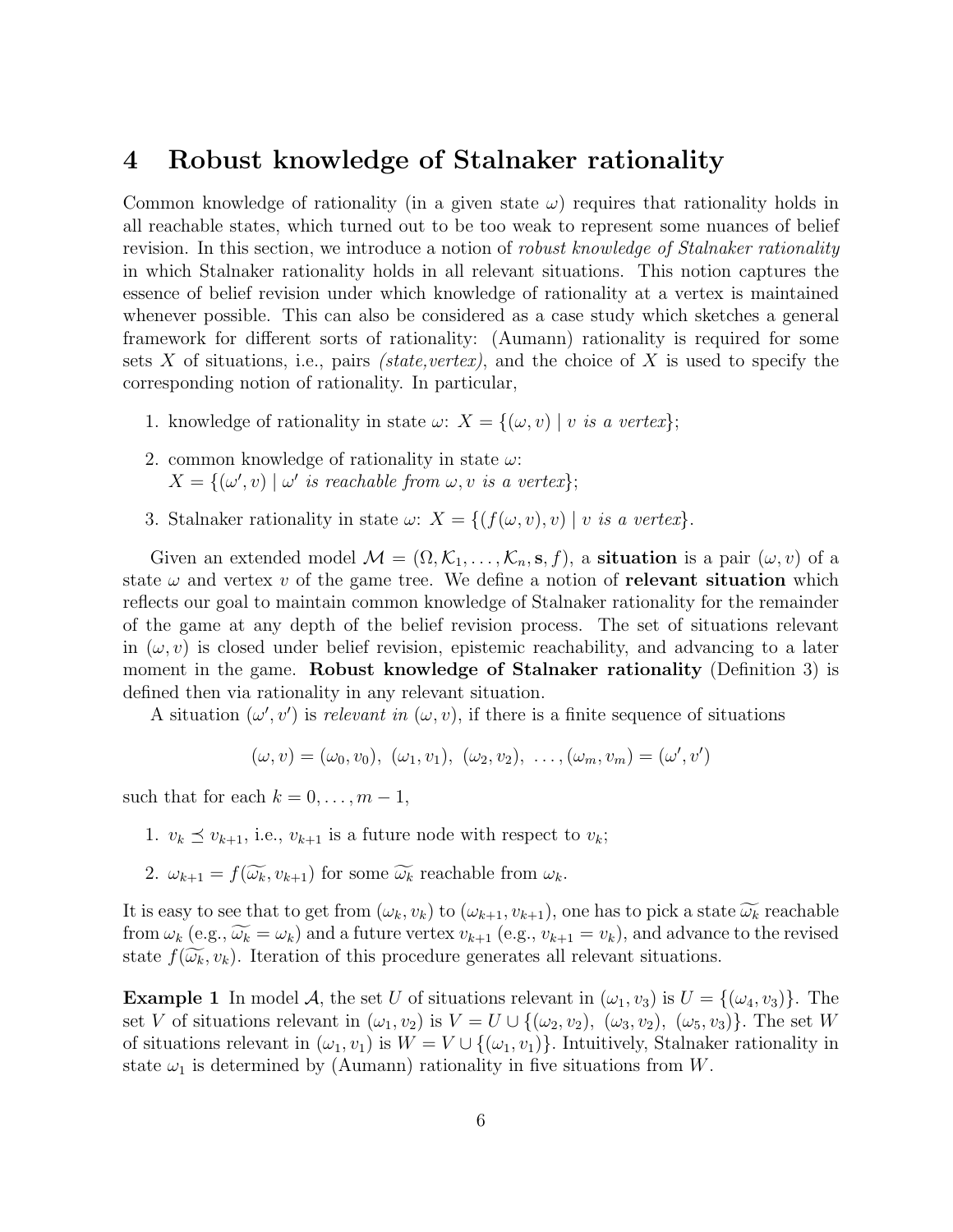**Definition 3** Robust knowledge of Stalnaker rationality in state  $\omega$  at vertex v means that in any situation  $(\omega', v')$  relevant in  $(\omega, v)$ , player  $P(v')$  is rational in  $\omega'$  at v'. Robust knowledge of Stalnaker rationality in state  $\omega$  means robust knowledge of Stalnaker rationality in state  $\omega$  at v for each vertex v.

This definition justifies the notion of a 'relevant situation': robust knowledge of Stalnaker rationality guarantees common knowledge of 'Stalnaker rationality is maintained for the remainder of the game' in any relevant situation.

**Example 2** In model A, Stalnaker rationality is common knowledge in  $\omega_1$ . However, robust knowledge of Stalnaker rationality does not hold in  $(\omega_1, v_1)$ . Indeed, situation  $(\omega_5, v_3)$ is relevant in  $(\omega_1, v_1)$ , but Ann is not rational in  $\omega_5$  at  $v_3$ .

Example 3 Consider the length-three Centipede game in Figure 2

| Ann        | Bob<br>$\it a$   | Ann<br>$\boldsymbol{a}$ | $\it a$<br>(2, 3) |
|------------|------------------|-------------------------|-------------------|
| $v_1$      | $v_2$            | $v_3$                   |                   |
| $\emph{d}$ | $\boldsymbol{d}$ |                         |                   |
|            |                  |                         |                   |
| (1,0)      | (0, 2)           | (3,1)                   |                   |

Figure 2: Length-three Centipede game

and an extended model  $\mathcal{A}'' = (\Omega, \mathcal{K}_{Ann}, \mathcal{K}_{Bob}, \mathbf{s}, f)$  where

- $\Omega = {\omega_1, \omega_2, \omega_3};$
- $\mathcal{K}_{Ann} = \mathcal{K}_{Bob} = {\{\{\omega_1\}, \{\omega_2\}, \{\omega_3\}\}};$
- $\mathbf{s}(\omega_1) = (ddd), \, \mathbf{s}(\omega_2) = (add), \, \mathbf{s}(\omega_3) = (aad);$
- $f(\omega_1, v_2) = \omega_2$ ,  $f(\omega_1, v_3) = f(\omega_2, v_3) = \omega_3$ .

Stalnaker rationality does not hold in some situations, e.g.,  $(\omega_2, v_1)$  and  $(\omega_3, v_2)$ . However, such 'bad' situations are irrelevant in 'real' state  $\omega_1$  and robust Stalnaker rationality holds in  $\omega_1$ . Indeed, relevant situations in  $\omega_1$  for all possible v's are

$$
\{(\omega_1, v_1), \ (\omega_2, v_2), \ (\omega_3, v_3)\},\
$$

and the corresponding players are rational in all of them.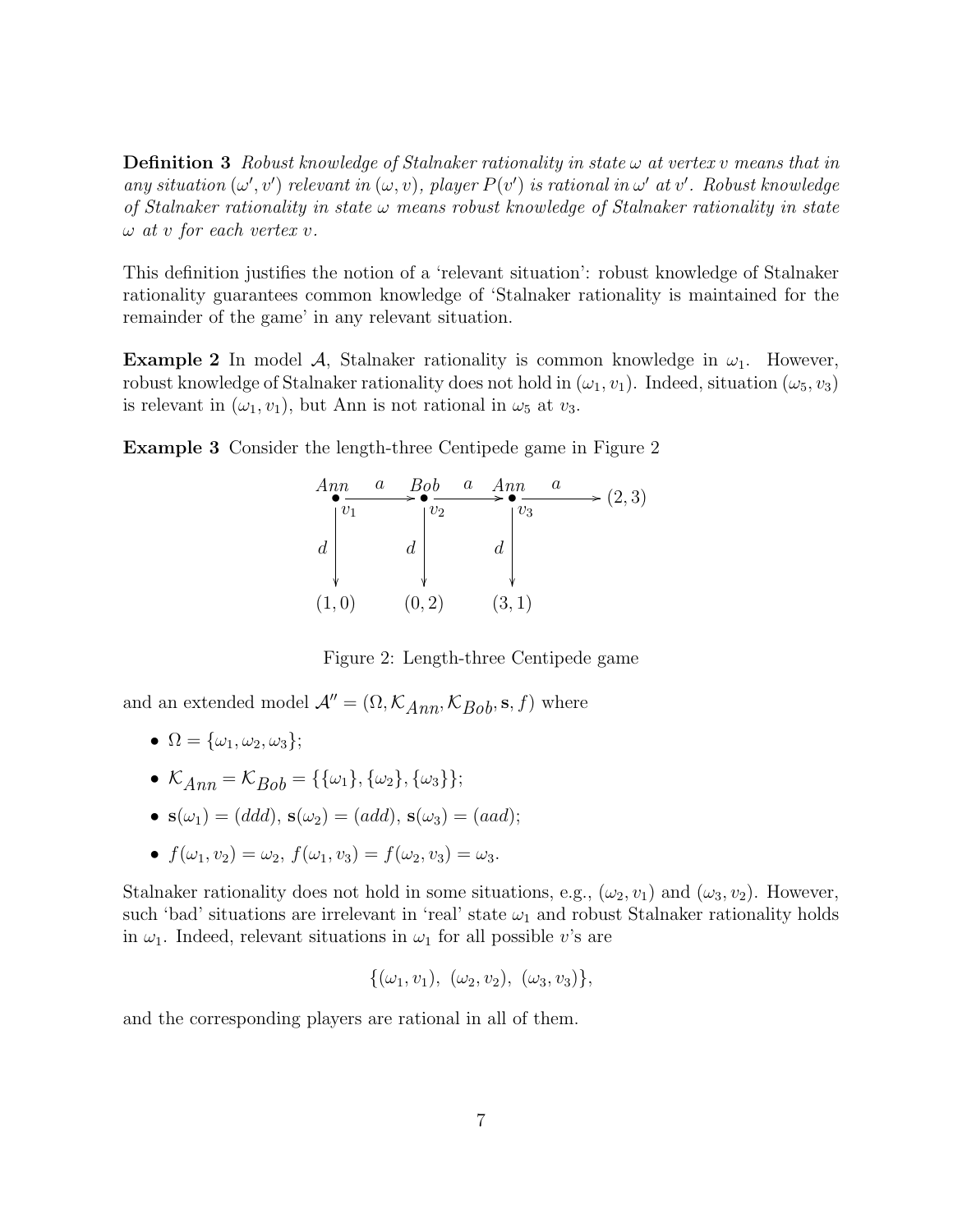Example 3 shows how to model belief revision while maintaining knowledge of Stalnaker rationality for the remainder of the game in a meaningful way. Counterfactual strategy profiles are represented in the model (states  $\omega_2$  and  $\omega_3$ ), but they don't spoil rationality at relevant vertices, which is exactly what we wanted.

The following theorem states that robust knowledge of Stalnaker rationality yields backward induction in all PI games.

**Theorem 1** In extended models over generic game trees, robust knowledge of Stalnaker rationality yields backward induction.

Proof. Let

$$
\mathcal{M} = (\Omega, \mathcal{K}_1, \dots, \mathcal{K}_n, \mathbf{s}, f)
$$

be an extended model such that robust knowledge of Stalnaker rationality holds in state ω of M. This yields that a corresponding player is rational in  $ω'$  at  $v'$  for each situation  $(\omega', v')$  relevant in  $(\omega, v_0)$  where  $v_0$  is the root vertex. We claim that for every relevant situation  $(\omega', v')$ , restriction of profile  $s(\omega')$  on the subtree  $\Gamma$  below v' coincides with BI. Theorem 1 follows from this claim since  $(\omega, v_0)$  is relevant in itself and the subtree Γ below  $v_0$  is the entire game tree.

To prove the claim, assume the opposite, i.e., that  $s(\omega') \neq B I$  on the subtree  $\Gamma$  below v' for some relevant situation  $(\omega', v')$ . Let  $(\omega', v')$  be such a situation with the lowest non-terminal vertex  $v'$ . Let also i be the player making a choice at  $v'$ .

Note that  $s(\omega')$  coincides with BI at any vertex  $v''$  strictly below v'. Indeed, situation  $(f(\omega', v''), v'')$  for any vertex v'' strictly below v' is relevant, by the definition. By choice of  $(\omega', v')$ ,  $s(f(\omega', v''))$  coincides with BI on v''. By condition F3 on the selection function,  $\mathbf{s}(f(\omega', v''))$  agrees with  $\mathbf{s}(\omega')$  on  $v''$ , hence  $\mathbf{s}(\omega')$  coincides with BI on  $v''$ .

Then *i* is not Aumann-rational at  $v'$  in  $\omega'$ . Indeed, the backward induction at  $v'$  chooses the best move for i given BI-moves at all other nodes of the subtree  $\Gamma$  below v'. Since the choice of  $s(\omega')$  at v' is different from those of BI and the game tree is generic, it can only be strictly worse. By Definition 1, i is not rational in  $\omega'$  at v' .  $\Box$ 

#### 5 Discussion

Extended models treat knowledge as defeasible: players revise not only their beliefs in other players' moves but also their 'knowledge' of rationality for the remainder of the game. However, in epistemology, 'knowledge' is usually understood as non-defeasible, and not subject to revision. In this respect, the Stalnaker example reflects the assumption 'rationality and common belief of rationality' rather than 'common knowledge of rationality.'

The notion of robust knowledge of Stalnaker rationality reflects the idea of common knowledge of Stalnaker rationality for the remainder of the game at any depth of the belief revision process; it necessarily goes beyond reachability-based common knowledge.